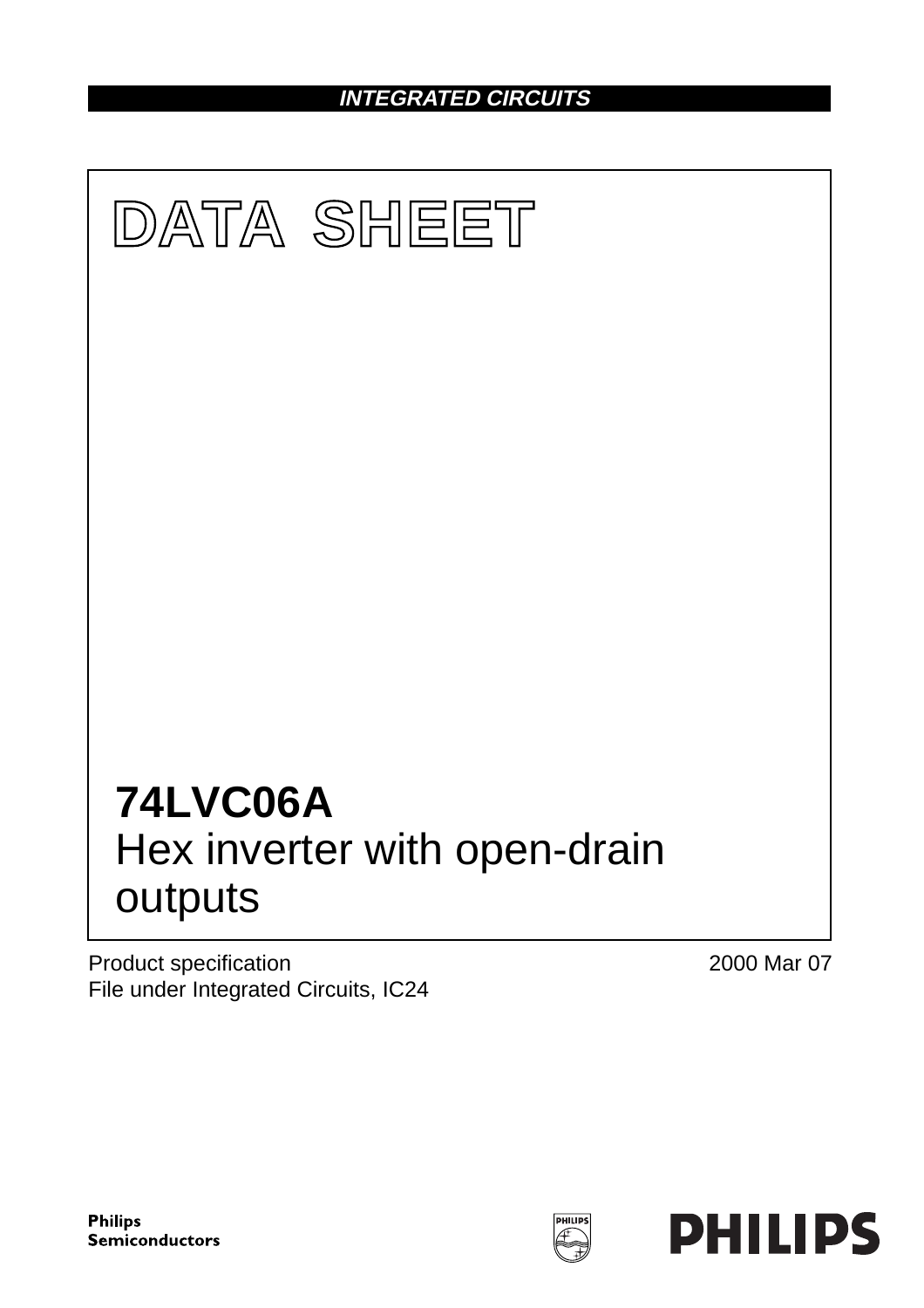### **FEATURES**

- 5 V tolerant inputs and outputs (open drain) for interfacing with 5 V logic
- Wide supply voltage range from 1.65 to 5.5 V
- CMOS low power consumption
- Direct interface with TTL levels
- Inputs accept voltages up to 5 V
- Complies with JEDEC standard no. 8-1A.

#### **DESCRIPTION**

The 74LVC06A is a high-performance, low-power, low-voltage, Si-gate CMOS device, superior to most advanced CMOS compatible TTL families.

Inputs can be driven from either 3.3 or 5 V devices. This feature allows the use of these devices as translators in a mixed 3.3 to 5 V environment.

The 74LVC06A provides six inverting buffers.

The outputs of the 74LVC06A devices are open drain and can be connected to other open-drain outputs to implement active-LOW wired-OR or active-HIGH wired-AND functions.

### **QUICK REFERENCE DATA**

GND = 0 V; T<sub>amb</sub> = 25 °C;  $t_r = t_f \le 2.5$  ns.

| <b>SYMBOL</b>                       | <b>PARAMETER</b>                       | <b>CONDITIONS</b>                 | TYP. | UNIT |
|-------------------------------------|----------------------------------------|-----------------------------------|------|------|
| t <sub>PI 7</sub> /t <sub>P7I</sub> | propagation delay nA to nY             | $C_{L}$ = 50 pF; $V_{CC}$ = 3.3 V | 2.3  | ns   |
|                                     | Input capacitance                      |                                   | 5.0  | рF   |
| $C_{PD}$                            | power dissipation capacitance per gate | $V_1$ = GND to $V_{CC}$ ; note 1  | 8.0  | рF   |

#### **Note**

1. C<sub>PD</sub> is used to determine the dynamic power dissipation (P<sub>D</sub> in  $\mu$ W).

 $P_D = C_{PD} \times V_{CC}^2 \times f_i + \Sigma (C_L \times V_{CC}^2 \times f_o)$  where:

 $f_i$  = input frequency in MHz;

 $f_0$  = output frequency in MHz;

 $C_1$  = output load capacitance in pF;

 $V_{CC}$  = supply voltage in Volts;

 $\Sigma$ (C<sub>L</sub> × V<sub>CC</sub><sup>2</sup> × f<sub>o</sub>) = sum of the outputs.

### **FUNCTION TABLE**

See note 1.

| <b>INPUT</b> | <b>OUTPUT</b> |
|--------------|---------------|
| nA           | <b>nY</b>     |
|              |               |
|              |               |

#### **Note**

1.  $H = HIGH$  voltage level;

L = LOW voltage level;

 $Z =$  high impedance OFF-state.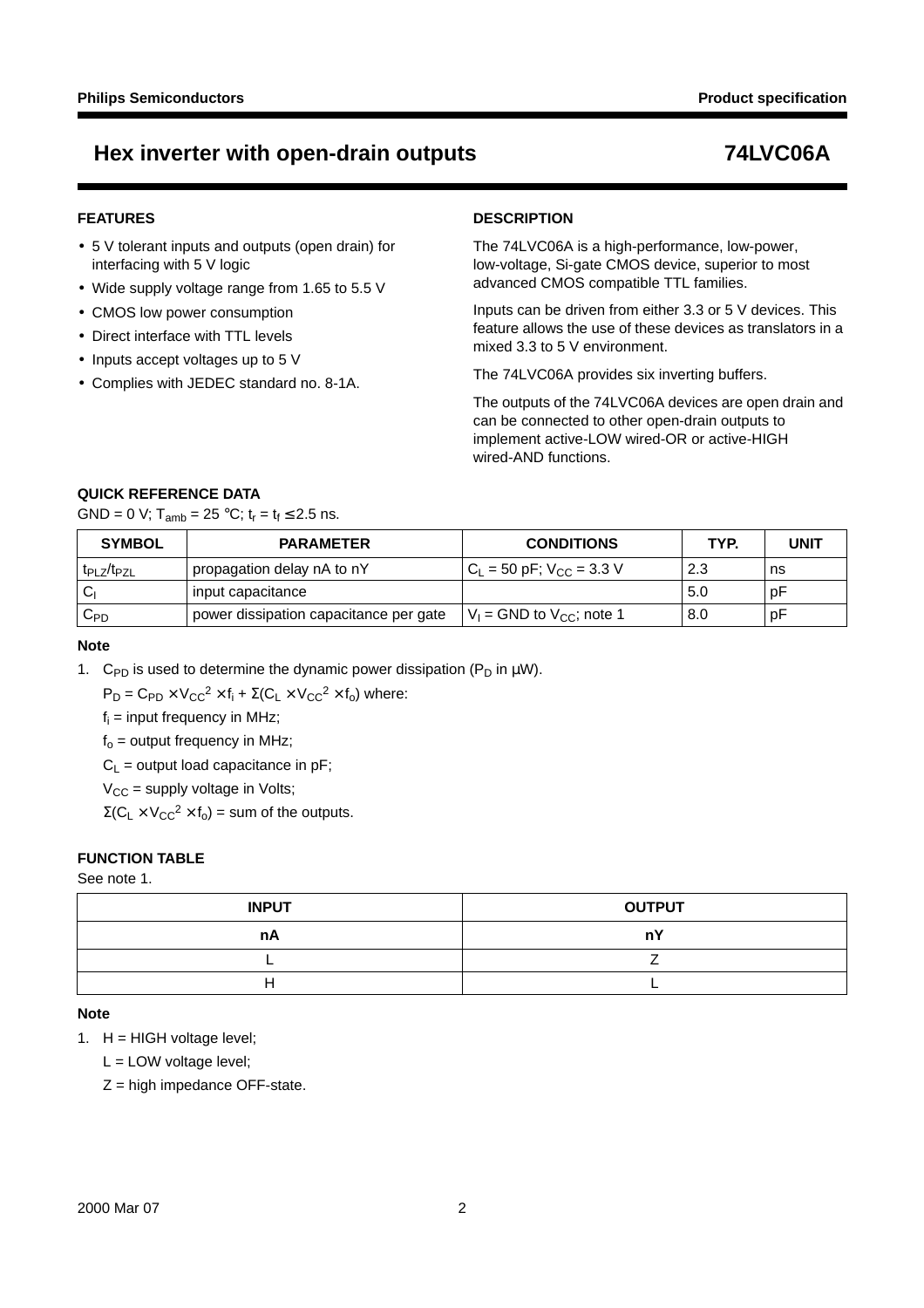### **ORDERING INFORMATION**

| <b>TYPE NUMBER</b> | <b>PACKAGES</b>          |             |                |          |                      |  |  |
|--------------------|--------------------------|-------------|----------------|----------|----------------------|--|--|
|                    | <b>TEMPERATURE RANGE</b> | <b>PINS</b> | <b>PACKAGE</b> | MATERIAL | <b>CODE</b>          |  |  |
| 74LVC06AD          | $-40$ to +85 °C $\,$     | 14          | SO             | plastic  | SOT <sub>108-1</sub> |  |  |
| 74LVC06APW         |                          | 14          | <b>TSSOP</b>   | plastic  | SOT402-1             |  |  |

#### **PINNING**

| <b>PIN</b>            | <b>SYMBOL</b> | <b>DESCRIPTION</b> |
|-----------------------|---------------|--------------------|
| 1, 3, 5, 9, 11 and 13 | 1A to 6A      | data inputs        |
| 2, 4, 6, 8, 10 and 12 | 1Y to 6Y      | data outputs       |
|                       | GND           | ground (0 V)       |
| 14                    | Vcc           | DC supply voltage  |

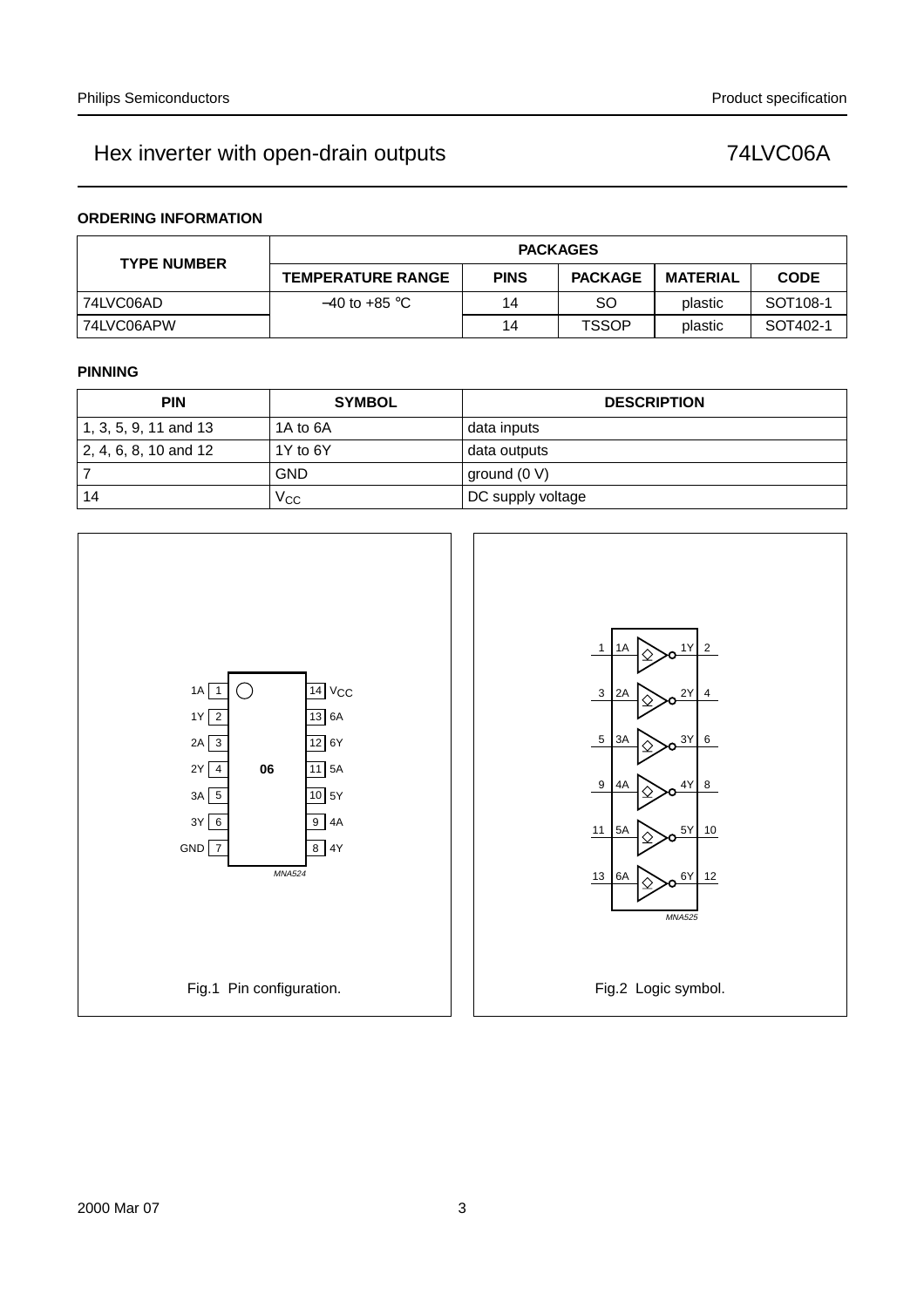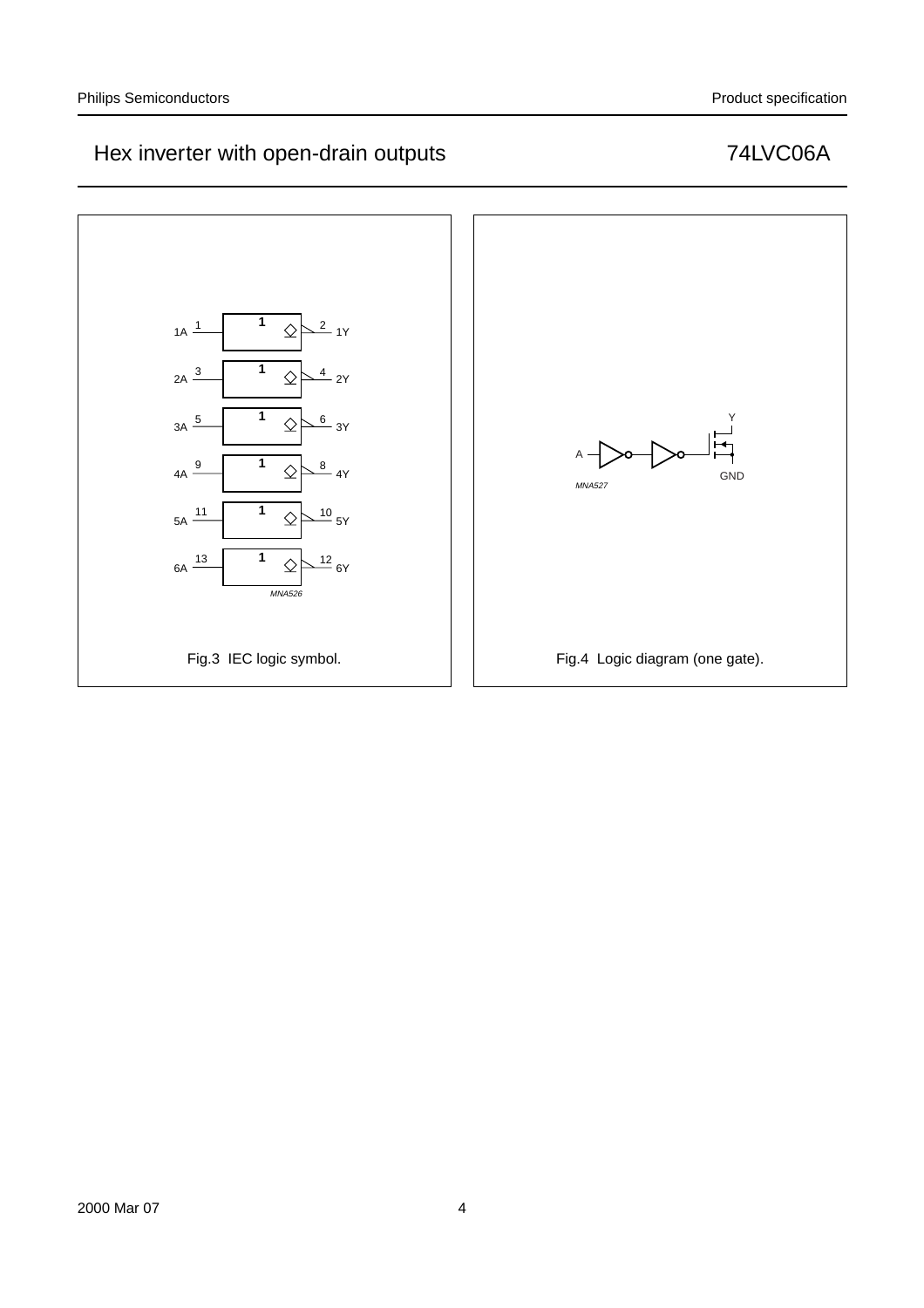### **RECOMMENDED OPERATING CONDITIONS**

| <b>SYMBOL</b>    | <b>PARAMETER</b>              | <b>CONDITIONS</b>        |          | <b>LIMITS</b> | <b>UNIT</b> |
|------------------|-------------------------------|--------------------------|----------|---------------|-------------|
|                  |                               |                          | MIN.     | MAX.          |             |
| $V_{\rm CC}$     | DC supply voltage             |                          | 1.65     | 5.5           | ν           |
| $V_{1}$          | DC input voltage              |                          | 0        | 5.5           | ν           |
| $V_{\rm O}$      | DC output voltage             | active mode              | 0        | $V_{\rm CC}$  | ν           |
|                  |                               | high-impedance mode      | $\Omega$ | 5.5           | ν           |
| l <sub>amb</sub> | operating ambient temperature |                          | $-40$    | $+85$         | $^{\circ}C$ |
| $t_r, t_f$       | input rise and fall ratios    | $V_{CC}$ = 1.65 to 2.7 V | $\Omega$ | 20            | ns/V        |
|                  |                               | $V_{CC}$ = 2.7 to 5.5 V  | $\Omega$ | 10            | ns/V        |

### **LIMITING VALUES**

In accordance with the Absolute Maximum Rating System (IEC 60134); voltages are referenced to GND (ground = 0 V).

| <b>SYMBOL</b>        | <b>PARAMETER</b>                 | <b>CONDITIONS</b>                            | MIN.                     | MAX.                  | <b>UNIT</b> |
|----------------------|----------------------------------|----------------------------------------------|--------------------------|-----------------------|-------------|
| $V_{\rm CC}$         | DC supply voltage                |                                              | $-0.5$                   | $+6.5$                | V           |
| Ιıκ                  | DC input diode current           | $V_1 < 0$                                    |                          | $-50$                 | mA          |
| $V_{I}$              | DC input voltage                 | note 1                                       | $-0.5$                   | $+6.5$                | V           |
| $I_{OK}$             | DC output clamping diode current | $V_{\Omega}$ < 0                             | $\qquad \qquad$          | $-50$                 | mA          |
| $V_{\rm O}$          | DC output voltage                | active mode; note 1                          | $-0.5$                   | $V_{\text{CC}}$ + 0.5 | V           |
|                      |                                  | high-impedance mode;<br>note 1               | $-0.5$                   | $+6.5$                | $\vee$      |
| $I_{\rm O}$          | DC output sink current           | $V_{\Omega} = 0$ to $V_{\Omega}$             |                          | 50                    | mA          |
| $I_{CC}$ , $I_{GND}$ | DC $V_{CC}$ or GND current       |                                              |                          | ±100                  | mA          |
| $T_{\text{stg}}$     | storage temperature              |                                              | $-65$                    | $+150$                | $^{\circ}C$ |
| $P_{\text{tot}}$     | power dissipation per package    |                                              |                          |                       |             |
|                      | SO package                       | above 70 °C derate linearly<br>with 8 mW/K   | $\overline{\phantom{0}}$ | 500                   | mW          |
|                      | TSSOP package                    | above 60 °C derate linearly<br>with 5.5 mW/K |                          | 500                   | mW          |

**Note**

1. The input and output voltage ratings may be exceeded if the input and output current ratings are observed.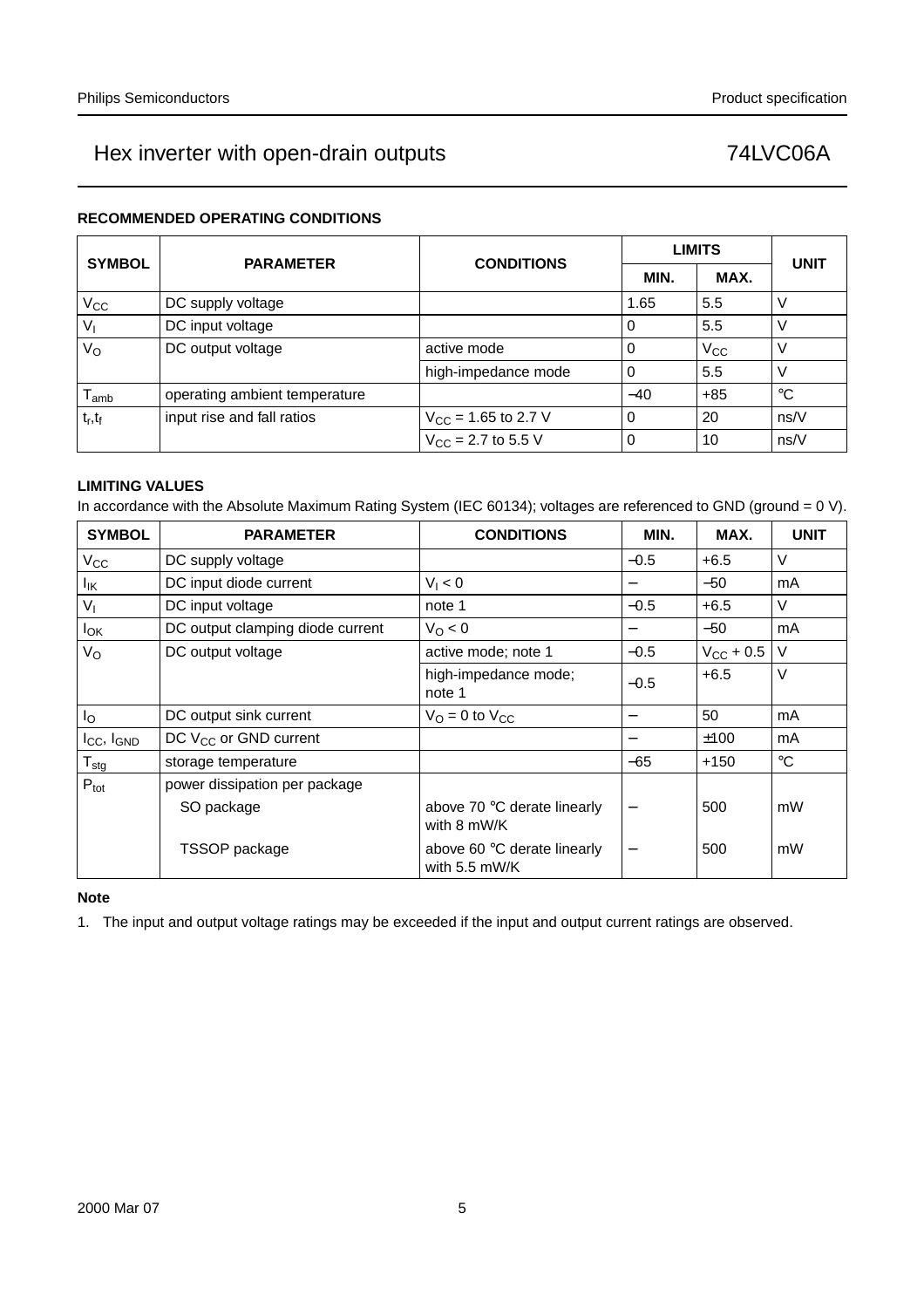### **DC CHARACTERISTICS**

Over recommended operating conditions; voltages are referenced to GND (ground = 0 V).

|                        |                                                         | <b>TEST CONDITIONS</b>                              |              |                          | $T_{amb}$ (°C)           |                          |             |
|------------------------|---------------------------------------------------------|-----------------------------------------------------|--------------|--------------------------|--------------------------|--------------------------|-------------|
| <b>SYMBOL</b>          | <b>PARAMETER</b>                                        |                                                     |              |                          | $-40$ to $+85$           |                          | <b>UNIT</b> |
|                        |                                                         | <b>OTHER</b>                                        | $V_{CC} (V)$ | MIN.                     | TYP <sub>1</sub> (1)     | MAX.                     |             |
| V <sub>IH</sub>        | HIGH-level input voltage                                |                                                     | 1.65 to 1.95 | $V_{CC}$                 |                          | $\qquad \qquad -$        | $\vee$      |
|                        |                                                         |                                                     | 2.3 to 2.7   | 1.7                      |                          | $\overline{\phantom{0}}$ | $\vee$      |
|                        |                                                         |                                                     | 2.7 to 3.6   | 2.0                      | $\equiv$                 | $\overline{\phantom{0}}$ | V           |
|                        |                                                         |                                                     | 4.5 to 5.5   | $0.7 \times V_{CC}$      | $\overline{\phantom{0}}$ | $\qquad \qquad -$        | $\vee$      |
| $V_{IL}$               | LOW-level input voltage                                 |                                                     | 1.65 to 1.95 | $\overline{\phantom{0}}$ | $\qquad \qquad -$        | <b>GND</b>               | $\vee$      |
|                        |                                                         |                                                     | 2.3 to 2.7   | $\equiv$                 | $\equiv$                 | 0.7                      | $\vee$      |
|                        |                                                         |                                                     | 2.7 to 3.6   | $\equiv$                 | $\overline{\phantom{0}}$ | 0.8                      | V           |
|                        |                                                         |                                                     | 4.5 to 5.5   | $\overline{\phantom{0}}$ | $\overline{\phantom{0}}$ | $0.30 \times V_{CC}$     | $\vee$      |
| $V_{OL}$               | LOW-level output                                        | $V_I = V_{IH}$ or $V_{IL}$                          |              |                          |                          |                          |             |
|                        | voltage                                                 | $I_{\text{O}} = 100 \mu A$                          | 1.65 to 5.5  |                          |                          | 0.20                     | $\vee$      |
|                        |                                                         | $IO = 4 mA$                                         | 1.65         |                          |                          | 0.45                     | V           |
|                        |                                                         | $IO = 8 mA$                                         | 2.3          |                          |                          | 0.3                      | $\vee$      |
|                        |                                                         | $I_{O} = 12 \text{ mA}$                             | 2.7          |                          |                          | 0.4                      | $\vee$      |
|                        |                                                         | $I_{\Omega} = 24 \text{ mA}$                        | 3.0          |                          |                          | 0.55                     | $\vee$      |
|                        |                                                         | $IO$ = 32 mA                                        | 4.5          |                          |                          | 0.55                     | V           |
| $I_{\rm I}$            | input leakage current                                   | $V_1 = 5.5$ V or GND                                | 3.6          | $\equiv$                 | ±0.1                     | ±5                       | $\mu$ A     |
| $I_{OZ}$               | 3-state output OFF-state<br>current                     | $V_1 = V_{1H}$ or $V_{1L}$ ;<br>$VO$ = 5.5 V or GND | 3.6          |                          | 0.1                      | ±10                      | μA          |
| $I_{off}$              | power-off leakage<br>current                            | $V_1$ or $V_0 = 6.5$ V                              | 0.0          | $\qquad \qquad -$        | ±0.1                     | ±10                      | $\mu$ A     |
| $I_{\rm CC}$           | quiescent supply current                                | $V_1 = V_{CC}$ or GND;<br>$I_{\rm O} = 0$           | 5.5          | $\overline{\phantom{0}}$ | 0.1                      | 10                       | $\mu$ A     |
| $\Delta$ <sub>cc</sub> | additional quiescent<br>supply current per input<br>pin | $V_1 = V_{CC} - 0.6 V$ ;<br>$I_{\Omega} = 0$        | 2.3 to 5.5   | $\qquad \qquad -$        | 5                        | 500                      | $\mu$ A     |

#### **Note**

1. All typical values are at  $V_{CC} = 3.3$  V and  $T_{amb} = 25$  °C.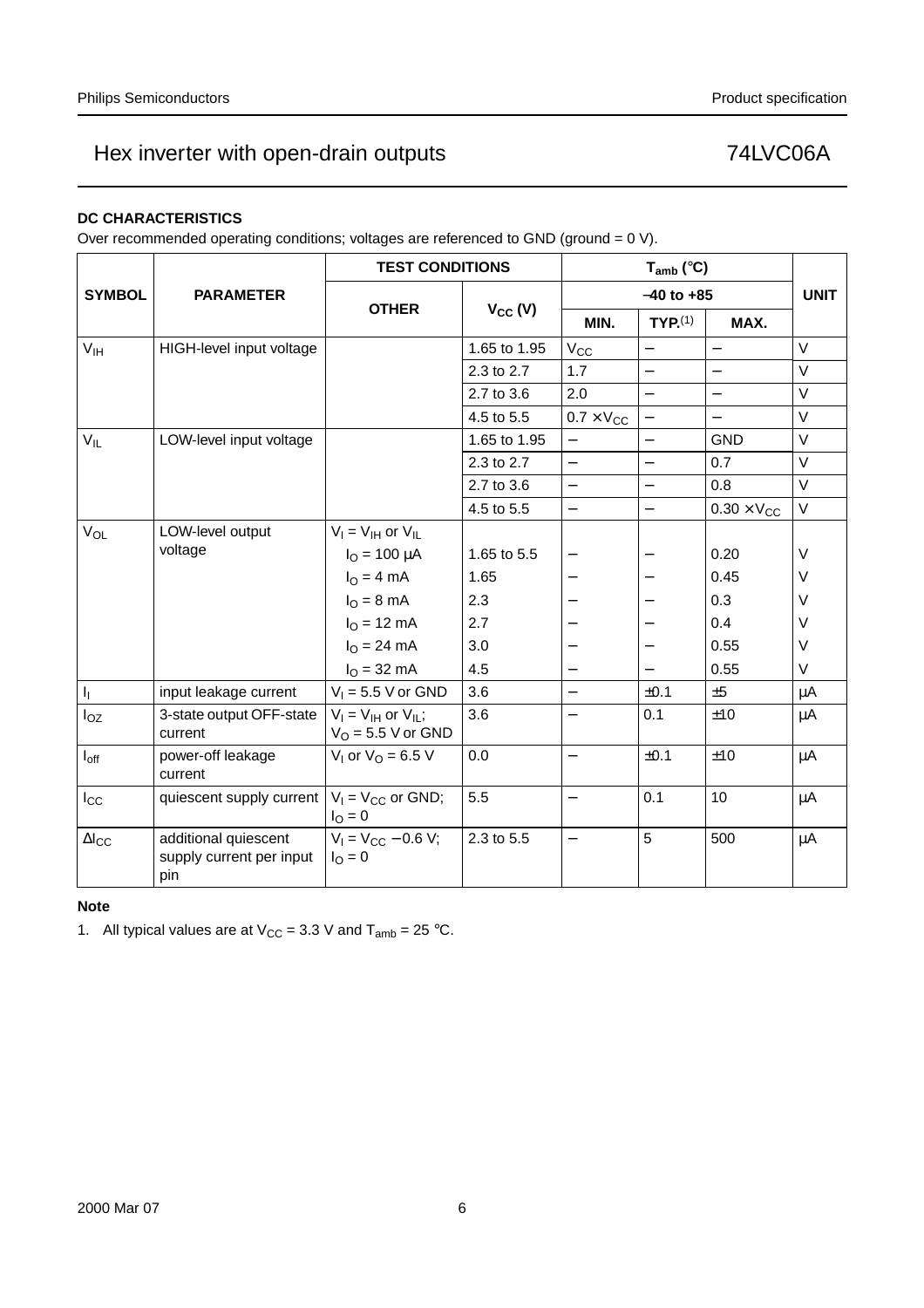### **AC CHARACTERISTICS**

GND = 0 V;  $V_{CC} \le 2.7$  V and  $t_r = t_f \le 2$  ns;  $V_{CC} \ge 2.7$  V and  $t_r = t_f \le 2.5$  ns.

|                                    |                            |                  | <b>TEST CONDITIONS</b> |                          | $T_{amb}$ (°C)       |                          |             |
|------------------------------------|----------------------------|------------------|------------------------|--------------------------|----------------------|--------------------------|-------------|
| <b>SYMBOL</b>                      | <b>PARAMETER</b>           | <b>WAVEFORMS</b> |                        | $-40$ to $+85$           |                      |                          | <b>UNIT</b> |
|                                    |                            |                  | $V_{CC} (V)$           | MIN.                     | TYP <sub>1</sub> (1) | MAX.                     |             |
| t <sub>PLZ</sub> /t <sub>PZL</sub> | propagation delay nA to nY | see Figs 5 and 6 | 1.65 to 1.95           | $\overline{\phantom{m}}$ | 2.9                  | $\overline{\phantom{m}}$ | ns          |
|                                    |                            |                  | 2.3 to 2.7             | 0.5                      | 1.8                  | 3.1                      | ns          |
|                                    |                            |                  | 2.7                    | 0.5                      | 2.5                  | 3.9                      | ns          |
|                                    |                            |                  | $3.0 \text{ to } 3.6$  | 0.5                      | 2.3                  | 3.7                      | ns          |
|                                    |                            |                  | 4.5 to 5.5             | 0.5                      | 1.7                  | 3.4                      | ns          |

#### **Note**

1. All typical values are measured at  $T_{amb} = 25 \degree C$  and at  $V_{CC}$  respectively 1.8, 2.5, 2.7, 3.3 and 5.0 V.

### **AC WAVEFORMS**

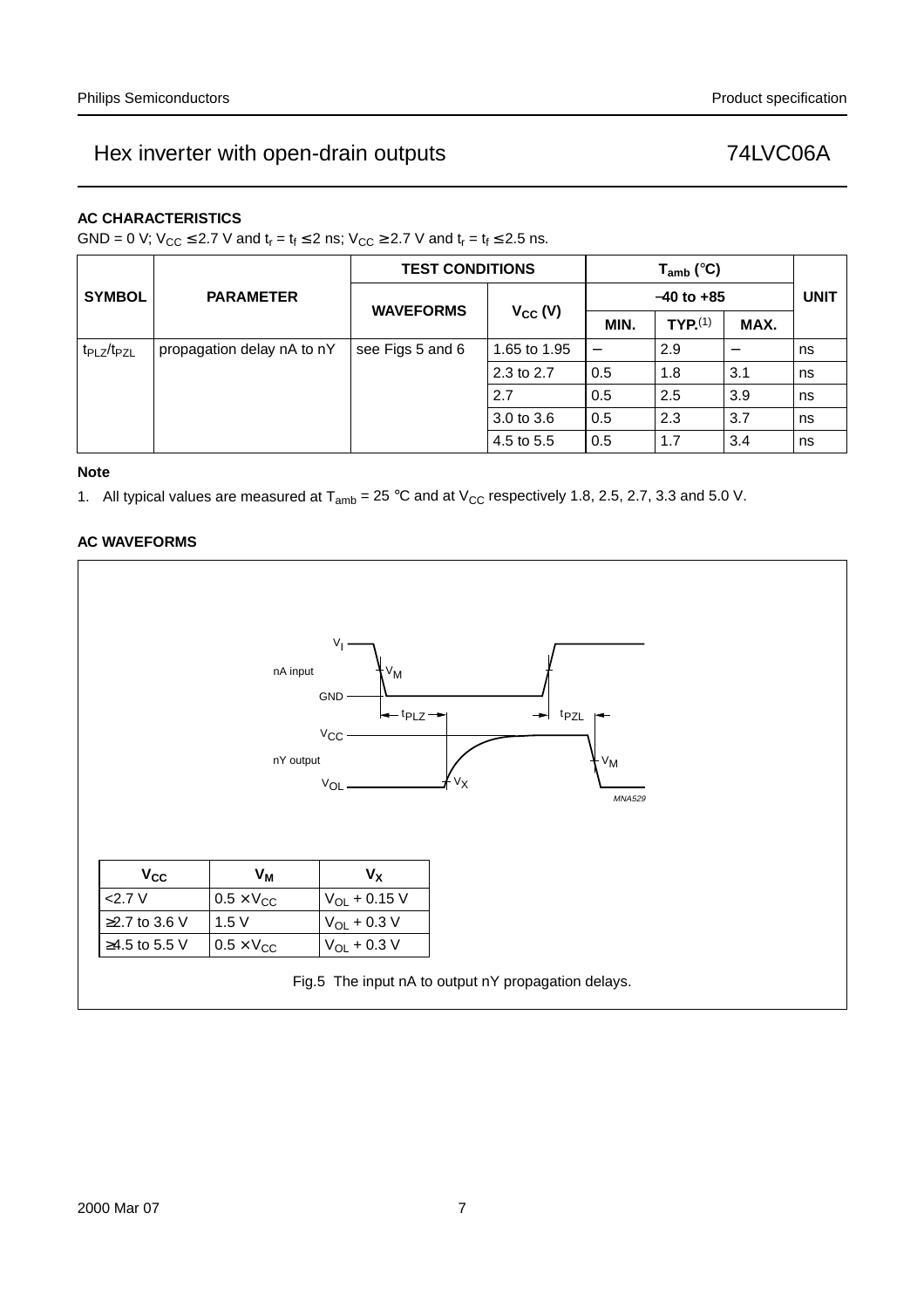# Hex inverter with open-drain outputs **Fig. 148** T4LVC06A

|                            |                                | <b>PULSE</b><br><b>GENERATOR</b> | $V_{\parallel}$                    | $\mathrm{v_{CC}}$<br>$V_{\mathbb{O}}$<br>D.U.T. |
|----------------------------|--------------------------------|----------------------------------|------------------------------------|-------------------------------------------------|
|                            |                                | <b>MNA530</b>                    | $R_{\overline{I}}$<br>777.<br>777. | キcL<br>777.<br>777.                             |
|                            |                                | $V_{\parallel}$                  | $C_L$                              | $R_L$                                           |
| $V_{CC}$<br>1.65 to 1.95 V | $V_{ext}$<br>$2 \times V_{CC}$ | $V_{CC}$                         | 30 pF                              | 1 k $\Omega$                                    |
| 2.3 to 2.7 V               | $2 \times V_{CC}$              | $V_{CC}$                         | 30 pF                              | $500\ \Omega$                                   |
| 2.7V                       | 6V                             | 2.7V                             | 50 pF                              | 500 $\Omega$                                    |
| 3.3 to 3.6 V               | 6V                             | 2.7V                             | 50 pF                              | $500\ \Omega$                                   |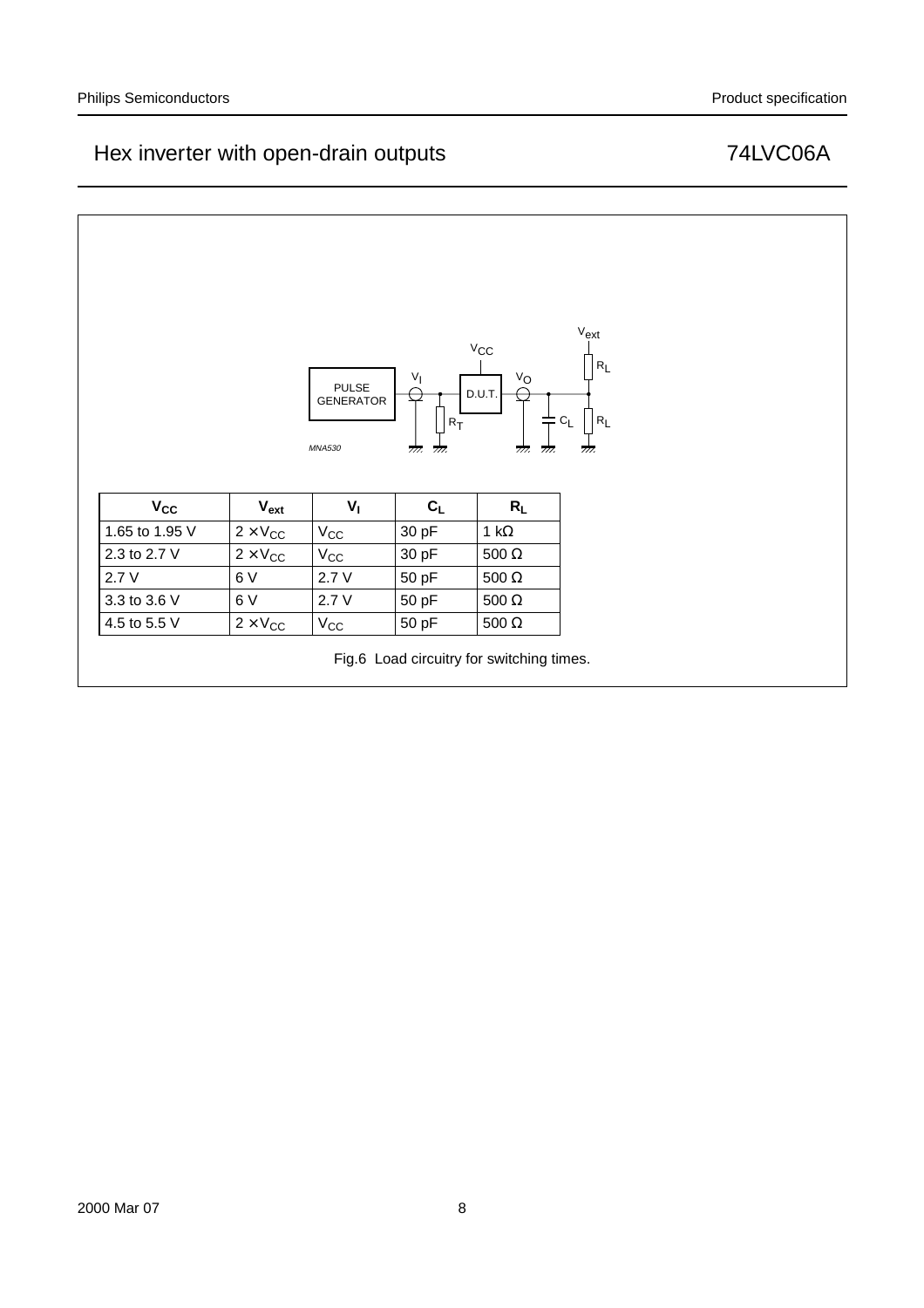### **PACKAGE OUTLINES**

**SO14: plastic small outline package; 14 leads; body width 3.9 mm SOT108-1**

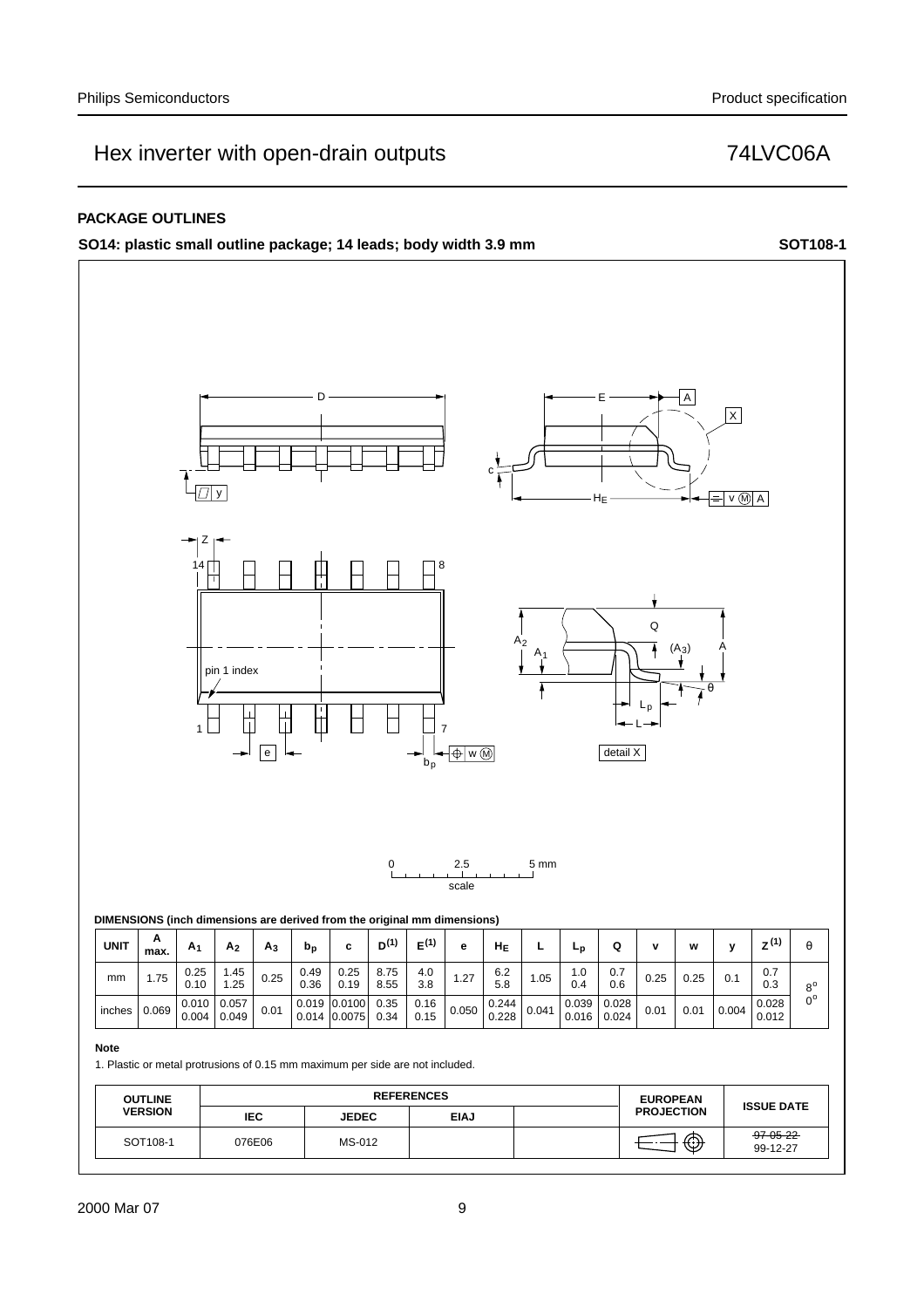#### **TSSOP14: plastic thin shrink small outline package; 14 leads; body width 4.4 mm SOT402-1** D E A  $\overline{\mathsf{x}}$ ⊣⊦ i t c y HE  $=$   $\sqrt{M}$  A Z 14 ∏ ∏ ∏ ∏ ∏ ∏ ∏ 8 Q  $(A_3)$  $A_2$  $A_1$   $A_2$   $A_3$ pin 1 indexθ Lp L 1 || || || || || || || 7 detail X  $\overline{\bigoplus}$  w  $\overline{\bigoplus}$ e 2.5 5 mm scale **DIMENSIONS (mm are the original dimensions) A**  $\mathsf{UNIT} \left[\begin{array}{c|c|c|c|c|c|c|c} \mathsf{A}_3 & \mathsf{A}_2 & \mathsf{A}_3 & \mathsf{b}_\mathsf{p} & \mathsf{c} & \mathsf{D}^{(1)} & \mathsf{E}^{(2)} & \mathsf{e} & \mathsf{H}_{\mathsf{E}} & \mathsf{L} & \mathsf{L}_{\mathsf{p}} & \mathsf{Q} & \mathsf{v} & \mathsf{w} & \mathsf{y} & \mathsf{z}^{(1)} & \mathsf{\theta} \end{array}\right]$ **max.** 0.95 0.30 0.2 0.75 0.4 0.72 5.1  $8^{\circ}$  $mm \mid 1.10 \mid 0.15$  $\begin{array}{|c|c|c|c|}\n 4.5 & 0.65 & 6.6 \\
4.3 & 6.2 & \end{array}$ 0.25 1.0  $\begin{array}{|c|c|c|c|c|c|c|c|c|} \hline 1.0 & 0.7 & 0.7 & 0.2 & 0.13 & 0.1 & 0.38 & 0.08 \ \hline 0.000000 & 0.000000 & 0.1 & 0.38 & 0.08 \ \hline \end{array}$  $0.38$  $0.80$  $4.9$  $6.2$  $0.50$  $0.3$  $0^{\circ}$ 0.05 0.19  $0.1$ **Notes** 1. Plastic or metal protrusions of 0.15 mm maximum per side are not included. 2. Plastic interlead protrusions of 0.25 mm maximum per side are not included. **OUTLINE** REFERENCES **EUROPEAN PROJECTION ISSUE DATE VERSION IEC JEDEC EIAJ** SOT402-1 MO-153 MO-153 SOT402-1  $\overline{3}$ 99-12-27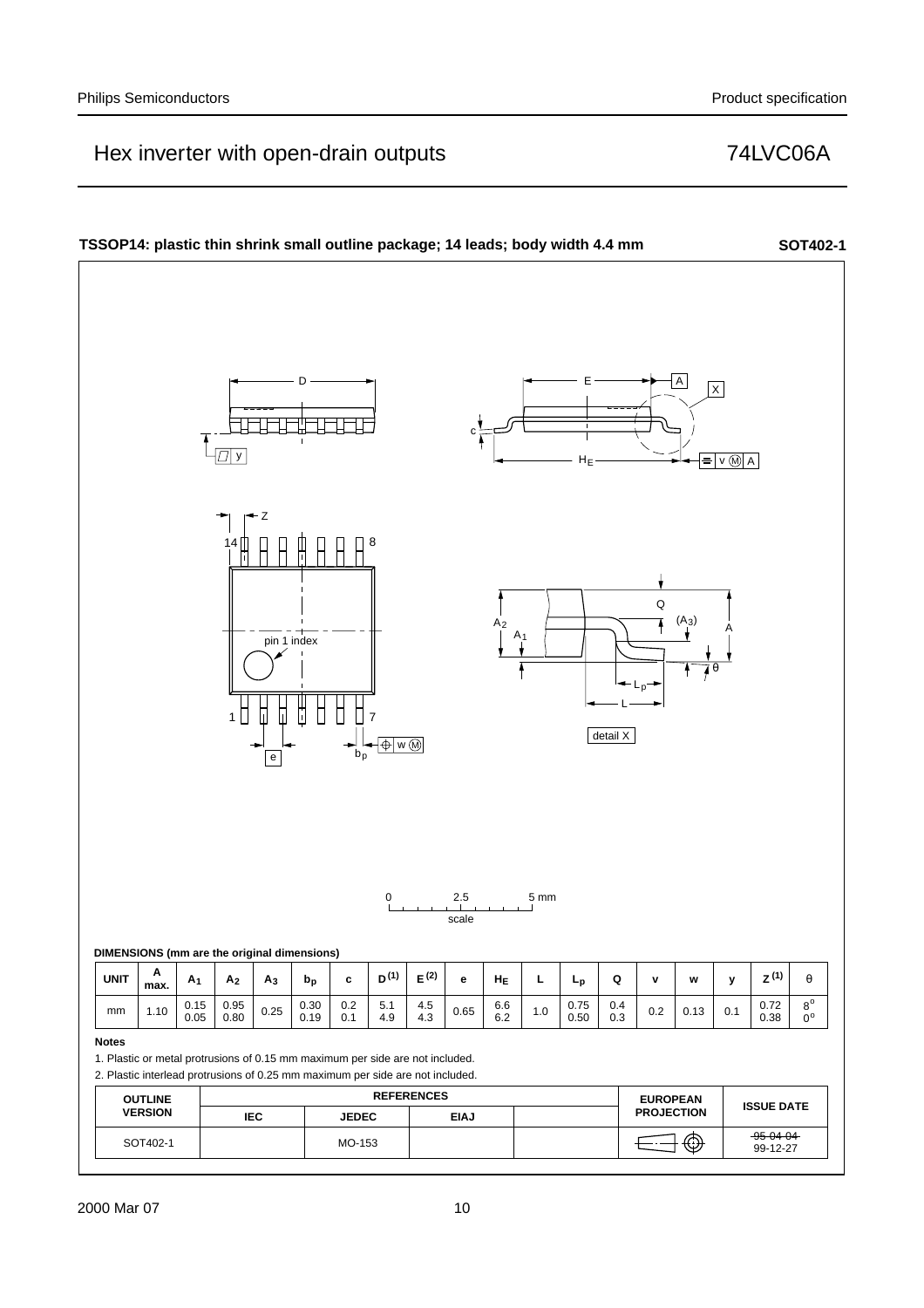### **SOLDERING**

#### **Introduction to soldering surface mount packages**

This text gives a very brief insight to a complex technology. A more in-depth account of soldering ICs can be found in our "Data Handbook IC26; Integrated Circuit Packages" (document order number 9398 652 90011).

There is no soldering method that is ideal for all surface mount IC packages. Wave soldering is not always suitable for surface mount ICs, or for printed-circuit boards with high population densities. In these situations reflow soldering is often used.

### **Reflow soldering**

Reflow soldering requires solder paste (a suspension of fine solder particles, flux and binding agent) to be applied to the printed-circuit board by screen printing, stencilling or pressure-syringe dispensing before package placement.

Several methods exist for reflowing; for example, infrared/convection heating in a conveyor type oven. Throughput times (preheating, soldering and cooling) vary between 100 and 200 seconds depending on heating method.

Typical reflow peak temperatures range from 215 to 250 °C. The top-surface temperature of the packages should preferable be kept below 230 °C.

### **Wave soldering**

Conventional single wave soldering is not recommended for surface mount devices (SMDs) or printed-circuit boards with a high component density, as solder bridging and non-wetting can present major problems.

To overcome these problems the double-wave soldering method was specifically developed.

If wave soldering is used the following conditions must be observed for optimal results:

- Use a double-wave soldering method comprising a turbulent wave with high upward pressure followed by a smooth laminar wave.
- For packages with leads on two sides and a pitch (e):
	- larger than or equal to 1.27 mm, the footprint longitudinal axis is **preferred** to be parallel to the transport direction of the printed-circuit board;
	- smaller than 1.27 mm, the footprint longitudinal axis **must** be parallel to the transport direction of the printed-circuit board.

The footprint must incorporate solder thieves at the downstream end.

• For packages with leads on four sides, the footprint must be placed at a 45° angle to the transport direction of the printed-circuit board. The footprint must incorporate solder thieves downstream and at the side corners.

During placement and before soldering, the package must be fixed with a droplet of adhesive. The adhesive can be applied by screen printing, pin transfer or syringe dispensing. The package can be soldered after the adhesive is cured.

Typical dwell time is 4 seconds at 250 °C. A mildly-activated flux will eliminate the need for removal of corrosive residues in most applications.

### **Manual soldering**

Fix the component by first soldering two diagonally-opposite end leads. Use a low voltage (24 V or less) soldering iron applied to the flat part of the lead. Contact time must be limited to 10 seconds at up to 300 °C.

When using a dedicated tool, all other leads can be soldered in one operation within 2 to 5 seconds between 270 and 320 °C.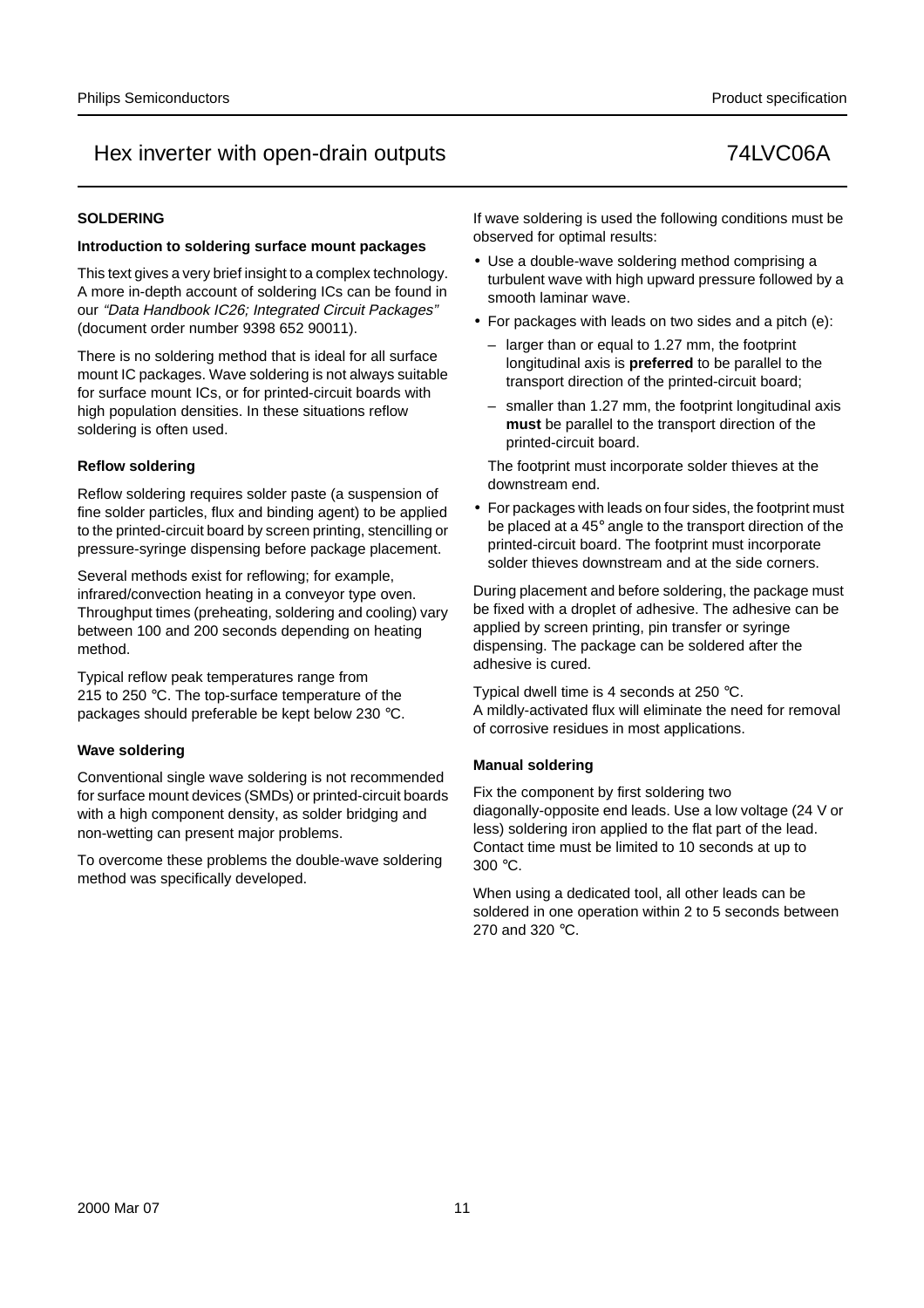### **Suitability of surface mount IC packages for wave and reflow soldering methods**

| <b>PACKAGE</b>                                          |                                | <b>SOLDERING METHOD</b> |
|---------------------------------------------------------|--------------------------------|-------------------------|
|                                                         | <b>WAVE</b>                    | REFLOW <sup>(1)</sup>   |
| BGA, LFBGA, SQFP, TFBGA                                 | not suitable                   | suitable                |
| HBCC, HLQFP, HSQFP, HSOP, HTQFP, HTSSOP, SMS            | not suitable $(2)$             | suitable                |
| $PLCC(3)$ , SO, SOJ                                     | suitable                       | suitable                |
| not recommended $(3)(4)$<br>LQFP, QFP, TQFP<br>suitable |                                |                         |
| SSOP, TSSOP, VSO                                        | not recommended <sup>(5)</sup> | suitable                |

#### **Notes**

- 1. All surface mount (SMD) packages are moisture sensitive. Depending upon the moisture content, the maximum temperature (with respect to time) and body size of the package, there is a risk that internal or external package cracks may occur due to vaporization of the moisture in them (the so called popcorn effect). For details, refer to the Drypack information in the "Data Handbook IC26; Integrated Circuit Packages; Section: Packing Methods".
- 2. These packages are not suitable for wave soldering as a solder joint between the printed-circuit board and heatsink (at bottom version) can not be achieved, and as solder may stick to the heatsink (on top version).
- 3. If wave soldering is considered, then the package must be placed at a  $45^\circ$  angle to the solder wave direction. The package footprint must incorporate solder thieves downstream and at the side corners.
- 4. Wave soldering is only suitable for LQFP, TQFP and QFP packages with a pitch (e) equal to or larger than 0.8 mm; it is definitely not suitable for packages with a pitch (e) equal to or smaller than 0.65 mm.
- 5. Wave soldering is only suitable for SSOP and TSSOP packages with a pitch (e) equal to or larger than 0.65 mm; it is definitely not suitable for packages with a pitch (e) equal to or smaller than 0.5 mm.

#### **DEFINITIONS**

| Data sheet status         |                                                                                       |
|---------------------------|---------------------------------------------------------------------------------------|
| Objective specification   | This data sheet contains target or goal specifications for product development.       |
| Preliminary specification | This data sheet contains preliminary data; supplementary data may be published later. |
| Product specification     | This data sheet contains final product specifications.                                |
| <b>Limiting values</b>    |                                                                                       |
|                           |                                                                                       |

Limiting values given are in accordance with the Absolute Maximum Rating System (IEC 60134). Stress above one or more of the limiting values may cause permanent damage to the device. These are stress ratings only and operation of the device at these or at any other conditions above those given in the Characteristics sections of the specification is not implied. Exposure to limiting values for extended periods may affect device reliability.

#### **Application information**

Where application information is given, it is advisory and does not form part of the specification.

#### **LIFE SUPPORT APPLICATIONS**

These products are not designed for use in life support appliances, devices, or systems where malfunction of these products can reasonably be expected to result in personal injury. Philips customers using or selling these products for use in such applications do so at their own risk and agree to fully indemnify Philips for any damages resulting from such improper use or sale.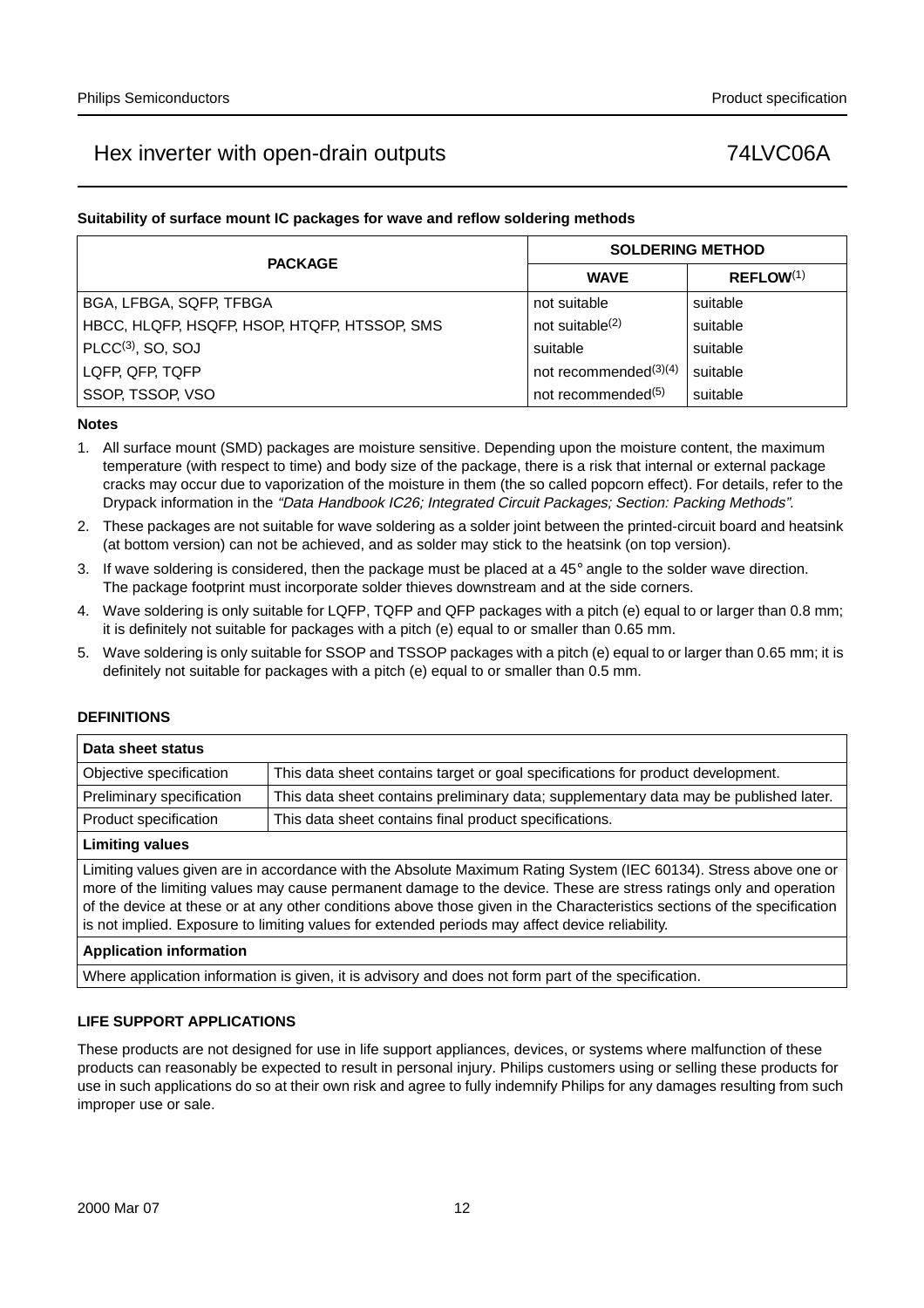**NOTES**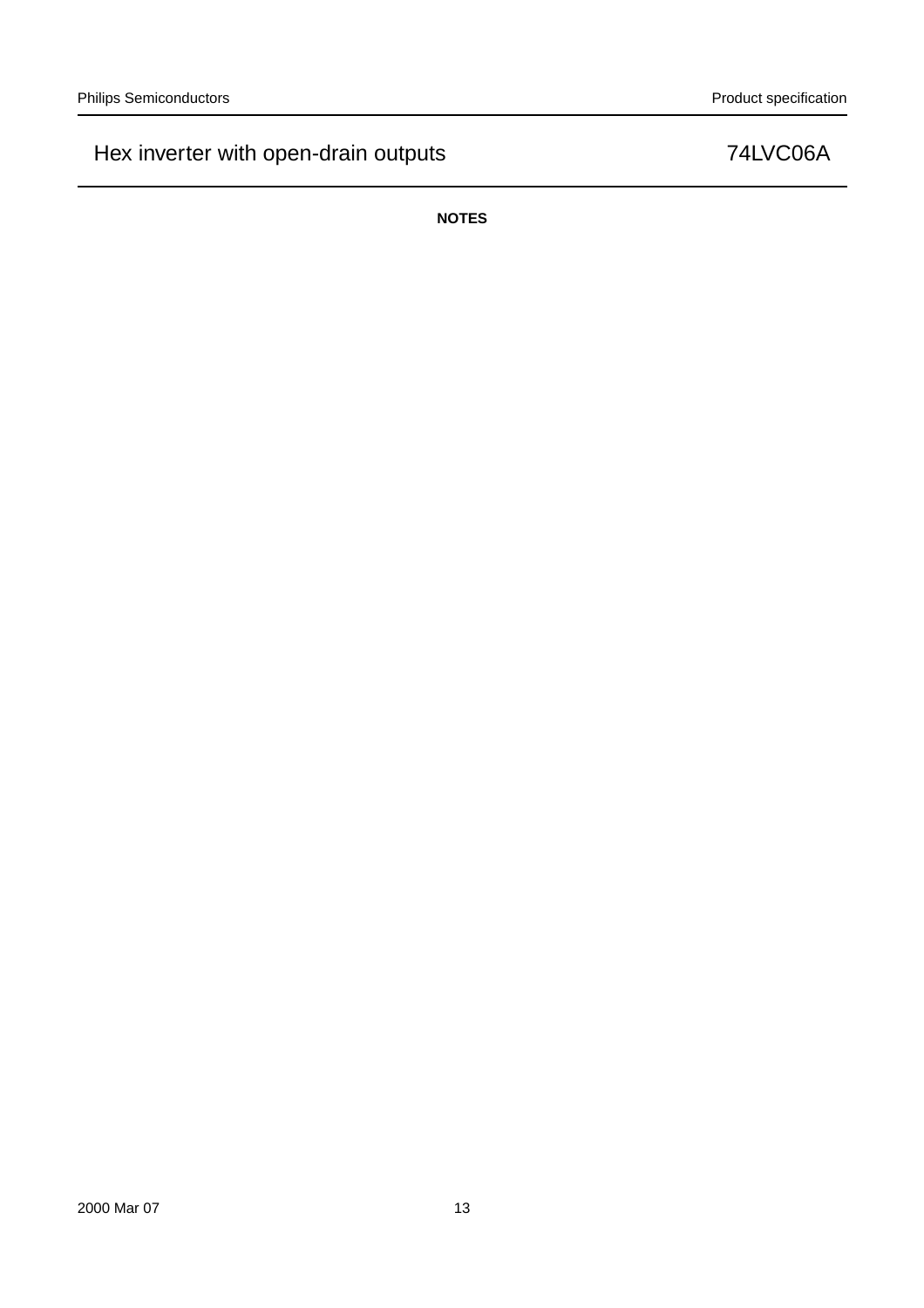**NOTES**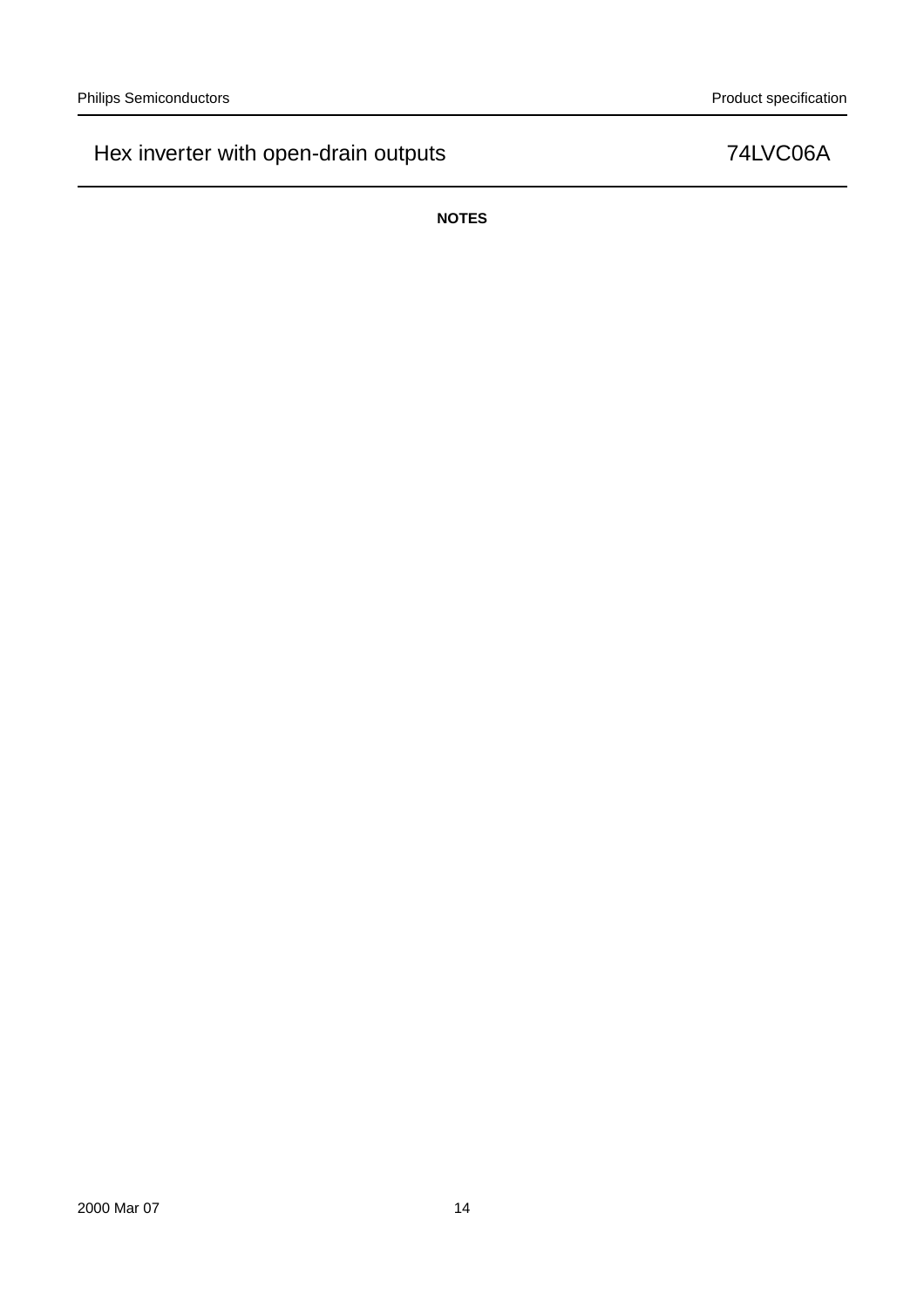**NOTES**